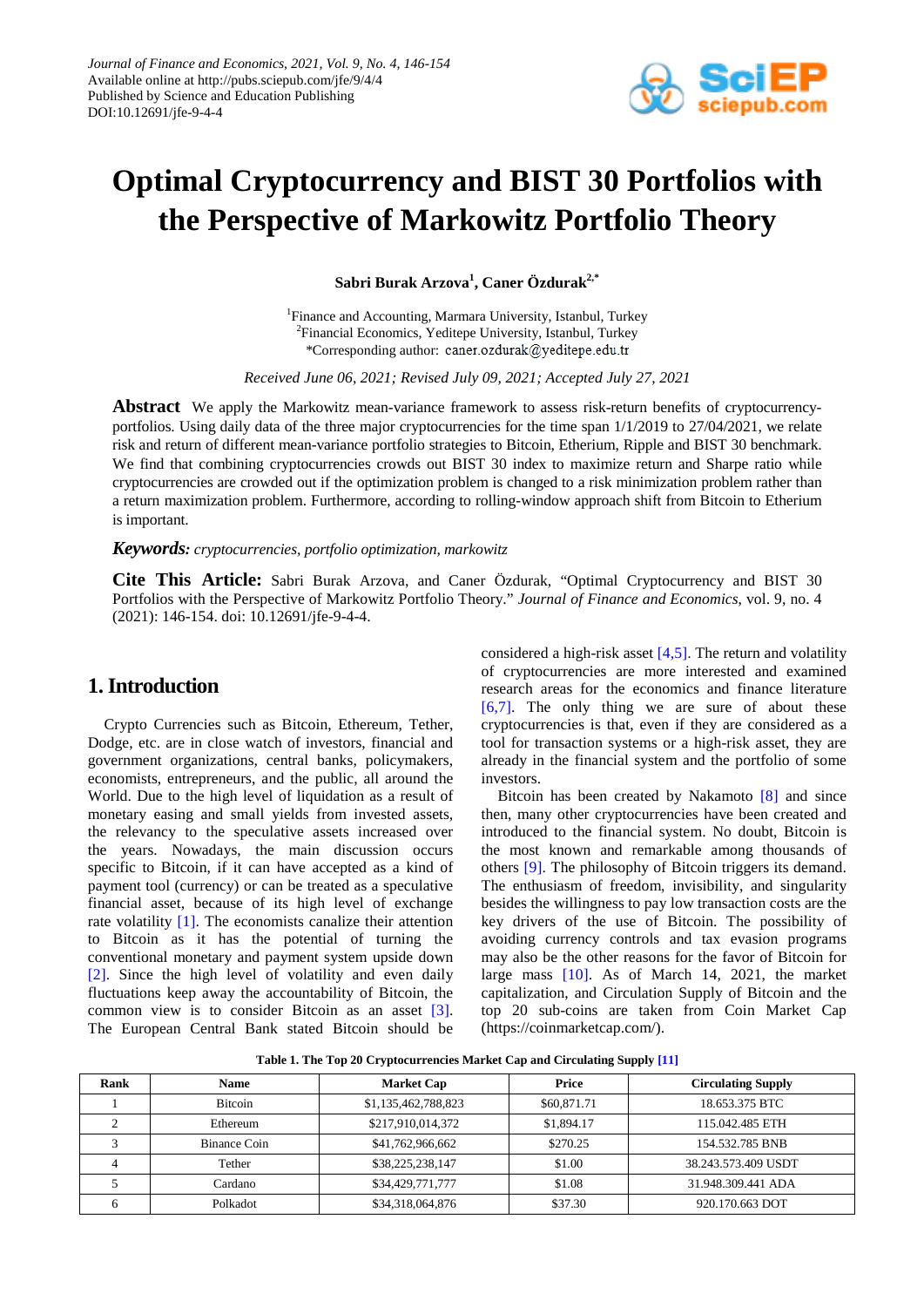| Rank   | <b>Name</b>         | <b>Market Cap</b> | Price       | <b>Circulating Supply</b> |
|--------|---------------------|-------------------|-------------|---------------------------|
| $\tau$ | Ripple              | \$20,630,198,168  | \$0.45      | 45.404.028.640 XRP        |
| 8      | Uniswap             | \$17,064,129,870  | \$32.71     | 521.718.319 UNI           |
| 9      | Litecoin            | \$14,720,523,157  | \$220.87    | 66.648.577 LTC            |
| 10     | Chainlink           | \$12,053,805,809  | \$29.19     | 413.009.556 LINK          |
| 11     | <b>Bitcoin Cash</b> | \$10,939,612,292  | \$585.66    | 18.679.244 BCH            |
| 12     | <b>USD Coin</b>     | \$9,251,405,280   | \$1         | 9.251.713.289 USDC        |
| 13     | Stellar             | \$9,013,338,531   | \$0.40      | 22.609.025.956 XLM        |
| 14     | Wrapped Coin        | \$8,121,352,755   | \$60,745.22 | 133.695 WBTC              |
| 15     | Dogecoin            | \$7,887,572,678   | \$0.06      | 128.743.201.388 DOGE      |
| 16     | Theta               | \$7,452,701,110   | \$7.45      | 1.000.000.000 THETA       |
| 17     | Terra               | \$6,015,093,559   | \$14.86     | 404.816.523 LUNA          |
| 18     | Aave                | \$4,926,431,008   | \$396.12    | 12.436.683 AAVE           |
| 19     | Crypto.com Coin     | \$4,642,370,081   | \$0.19      | 24.143.835.615 CRO        |
| 20     | VeChain             | \$4,284,849,192   | \$0.07      | 64.315.576.989 VET        |

#### **1.1. Can Bitcoin Be Considered as Gold?**

Gold has always been a safe haven for investors as it is stable when fluctuations or risks occur either in financial markets or in politics. But the limited production and the supply of Bitcoin by non-governmental organizations make both similar. Gold is well known for its hedging capabilities against stocks.

An asset can be considered as a safe-haven only if the evidence of predictability from a stock index to that asset in the low quantiles of both the stock and the asset returns [\[12\].](#page-7-9) Some researchers consider Bitcoin as an asset and analyze the relationship between gold and bitcoin [\[12-17\].](#page-7-9) Referenc[e \[13\]](#page-7-10) analyze the hedging capabilities of Bitcoin, and compare to gold. The data include daily observations for 5 years of the dollar-euro and dollar-sterling exchange rates as of 1769 observations from the Financial Times Stock Exchange Index (FTSE). The bitcoin price data is accumulated with the same observation methodology. Reference [\[15\]](#page-7-11) examine the volatility behavior of cryptocurrencies, compare to stock indices and commodities. As the result of their study, they conclude that Bitcoin cannot be named as the Gold. Even though some dynamics of the behavior of Bitcoin may be like Gold and Silver, but from a viewpoint of portfolio

structure, Bitcoin is far to be safe-haven and replace Gold. Reference [\[14\]](#page-7-12) replace Gold with Bitcoin in an investment portfolio. They use Modern Portfolio Theory to argue the possible effects of this replacement. Their findings show that to substitute Gold for Bitcoin in a portfolio is possible but attain a high-risk adjusted return.

Return profile of Bitcoin and Gold also validate the literature view in [Figure 1.](#page-1-0) Bitcoin/Gold price increase exponentially after December 2020 (left hand-side of the figure) and the return variance of bitcoin and is gold is not comparable since Bitcoin is too volatile to compare with gold in terms of volatility.

Reference [\[16\]](#page-7-13) studies the classification of Bitcoin as a currency, a commodity, or an investment asset. He concludes that the ability of Bitcoin can be considered as an alternative product for investment assets. But, as the others conclude, the risk premium is significantly high. Reference [\[17\]](#page-7-14) estimate the unconventional contribution of Bitcoin within portfolios of various asset classes and asses the return of the portfolio to consider the transaction costs. They conclude that considerable benefits can be obtained when Bitcoin is included in the investment portfolio. They dissociate from other studies, asserting that Bitcoin, because of its low correlation with other assets, may decrease the total risk of the investment portfolio.

<span id="page-1-0"></span>

**Figure 1.** Bitcoin (blue line) vs Gold Return Profile (red line)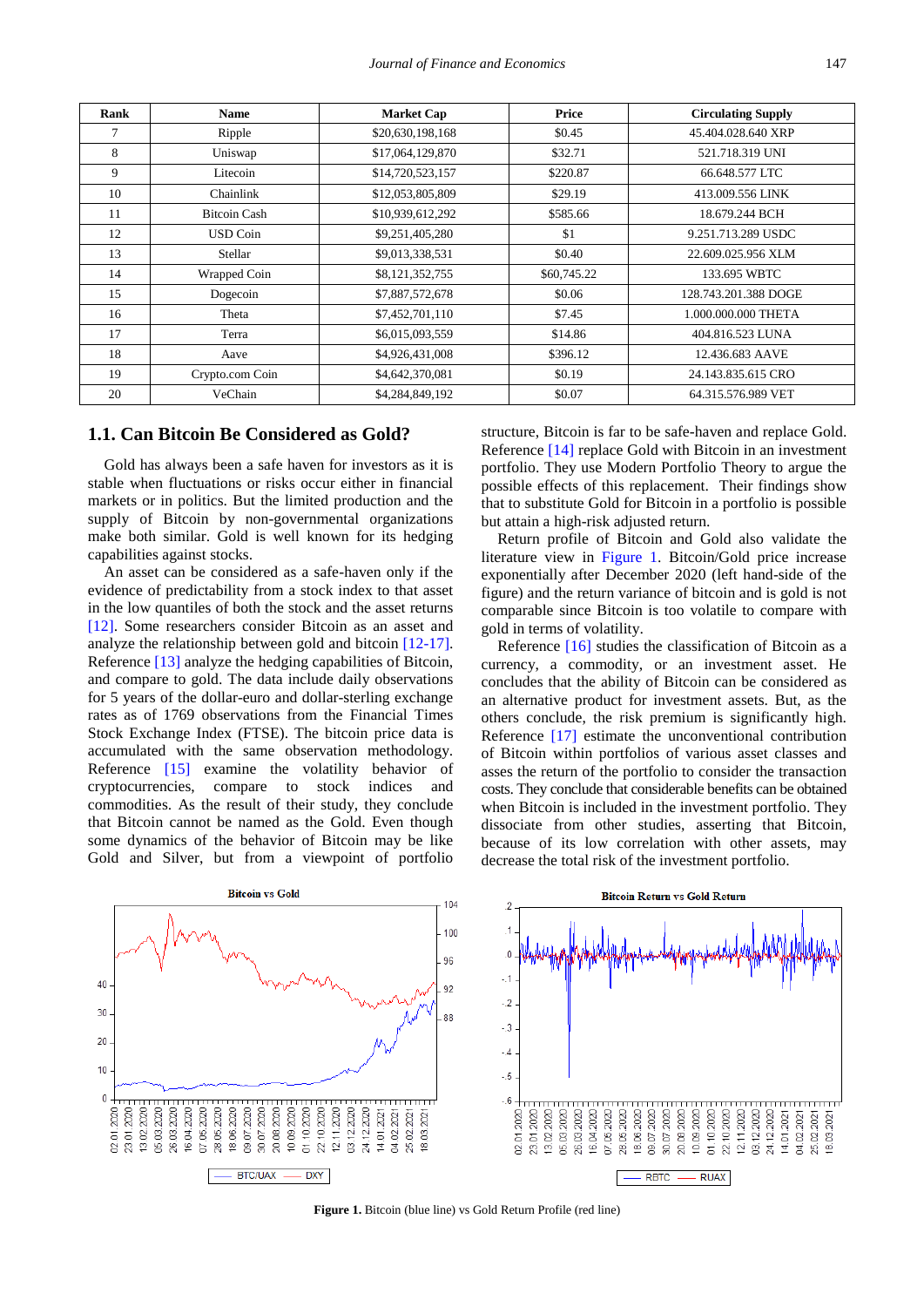# **1.2. Bitcoin and Other Cryptocurrencies' Appearance in a Portfolio Investment**

Many studies examine the contribution of Bitcoin as an asset to investment portfolios. But [\[18\]](#page-7-15) discover that a significant number of studies focus on the role of cryptocurrencies as an alternative investment and source of diversification. Reference [\[19\]](#page-7-16) for the first time examine intraday price behaviors of Cryptocurrencies. Reference [\[20\]](#page-7-17) analyze the powerful effects of structural breaks (SB) on the storage of information over an extended period of Bitcoin and Ethereum price returns. Reference [\[21\]](#page-7-18) study the significant aspects to affect prices of most well-known cryptocurrencies from 2010 through 2018 using weekly data. Reference [\[22\]](#page-8-0) explore the stream and unique features of the price behavior of Bitcoin, Ethereum, and Ripple using Rescaled Range and Wavelet Analysis. Reference [\[23\]](#page-8-1) analyze the high-tide/low-tide relationship between common cryptocurrencies such as Bitcoin and Ethereum. Reference [\[24\]](#page-8-2) determine the existence of upside collective-movement in the return series of 12 cryptocurrencies and reach a remarkable upside movement activity on all occasions. Reference [\[25\]](#page-8-3) study and estimate the risk of the portfolio by comparing the performance of cryptocurrencies. They use Markowitz diversification and the advanced Black– Litterman model to estimate errors in a cryptocurrency-based portfolio. Reference [\[26\]](#page-8-4) shows that the investment outcome can be improved due to the portfolio diversification over different cryptocurrencies.

In this paper, we analyze the return of the portfolio in which major cryptocurrencies Bitcoin, Etherium, and Ripple take part as a subsidiary and risk spreading of the model portfolios by the diversification. The meanvariance portfolio optimization modeling [\[27\]](#page-8-5) is the primary structure of our study. Markowitz is known as the "Father of the Modern Portfolio Theory" but as he mentioned [\[28\],](#page-8-6) Roy also proposed making choices based on the mean and variance of the portfolio as a whole [\[29\].](#page-8-7) The main differences between both analyses can be concluded as follow: a. Markowitz's analysis necessitate nonnegative investments but Roy's Analysis tolerate the invested amount in any security to be positive or negative b. Markowitz set free the investors to make a choice any portfolio from the efficient edge, but Roy suggests the choice of a specific portfolio [\[27\].](#page-8-5) Markowitz states that there exist three very important circumstances that differ Portfolio Theory from the theory of the company and the theory of the consumer. 1. The Portfolio Theory tends to focus on investors 2. Economic agents try to make their decisions in an uncertain environment, and the Portfolio Theory tends these economic agents 3. The Portfolio Theory can be used by a large group of investors, just by computer aid and database [\[30\].](#page-8-8) Markowitz sees the portfolio as a mathematical problem. Markowitz's portfolio theory depends on an investor how he or she is risk-averse [\[31\].](#page-8-9)

Markowitz's Theory is then considerably developed by Markowitz's fellow William Sharpe, who is known for The Capital Asset Pricing Model work on the theory of financial asset price formation [\[32\].](#page-8-10) Multiple numbers of studies in different countries all around the World are done based on Markowitz's Portfolio Theory since it is

developed. But a few consider the cryptocurrencies in Markowit's Theory [\[33,34,35\].](#page-8-11) Our study is based on the benefit of risk diversification in Turkey's Stock Exchange (Borsa Istanbul) by including major cryptocurrencies into the Portfolio. Reference [\[36\]](#page-8-12) pursue to examine an experimental valuation of the benefits of portfolio diversification in Malaysia's stock market.

## **2. Data and Methodology**

We use daily market data, covering a period of 3 years from 1/1/2019 to 27/04/2021, freely available from www.investing.com. The data set includes Borsa Istanbul 30 Index (BIST 30), Bitcoin (BTC), Etherium (ETH) and Ripple (XRP). We divided the data set in to three different period to analyze the changing performance of cryptocurrencies since after December 2020 they increased tremendously compared to BIST 30 Index. So, the time periods for all portfolios are 01.02.2019- 27.04.2021, 01.12.2020-27.04.2021 and 01.03.2021- 27.04.2021 which will also enable us to observe Etherium's and Ripple's increasing market share and Bitcoin's decreasing dominance.

[Table 2](#page-2-0) exhibits the descriptive statistics for the returns. The mean values are close to zero for all the returns however cryptocurrencies are still more clustered compared to BIST 30. The statistics of each return differ from each other, but in common the skewness of each return is not equal to zero and neither is the kurtosis, indicating that each return has typical characteristics of leptokurtosis and fat-tail. It is well known that leptokurtosis and fat-tail are the typical characteristics of financial time series. The J-B statistic of each return is significant from zero, which means none of the returns obeys the normal distribution. Further, the stationarity of the variables has been examined using the Augmented Dickey-Fuller (ADF) unit root test. The null hypothesis of the unit root is strongly rejected for all return series.

<span id="page-2-0"></span>

|                          | <b>RBIST 30</b> | <b>RBTC</b> | <b>RETH</b> | <b>RXRP</b> |
|--------------------------|-----------------|-------------|-------------|-------------|
| Mean                     | 0.000461        | 0.004611    | 0.005227    | 0.001928    |
| <b>Median</b>            | 0.001059        | 0.002962    | 0.001874    | 0.000360    |
| <b>Maximum</b>           | 0.057398        | 0.193756    | 0.349153    | 0.622844    |
| <b>Minimum</b>           | $-0.10476$      | $-0.480904$ | $-0.592454$ | $-0.541017$ |
| Std. Dev.                | 0.015714        | 0.047707    | 0.062084    | 0.072093    |
| <b>Skewness</b>          | $-1.034327$     | $-1.768792$ | $-1.387508$ | 0.721273    |
| <b>Kurtosis</b>          | 9.062669        | 23.37351    | 21.04962    | 22.84683    |
| Jarque-Bera              | 983.1369        | 10244.45    | 7989.849    | 9486.966    |
| <b>Probability</b>       | 0.00000         | 0.00000     | 0.00000     | 0.00000     |
| <b>ADF Tests (Level)</b> | $-23.18$        | $-26.44$    | $-16.38$    | $-23.09$    |

Notes: Between parenthesis: p-values. The number of observations for first period is 575 JB are the empirical statistics for Jarque Bera tests for normality based on skewness and kurtosis ADF Tests refer to Augemented Dickey Fuller test for the presence of unit root for long differences (returns).

I[n Figure 2](#page-3-0) we can see the price walk of BIST 30 Index, Bitcoin, Etherium and Ripple. After December 2020 cryptocurrencies we chose for our portfolio rose very steeply which has driven us to construct six different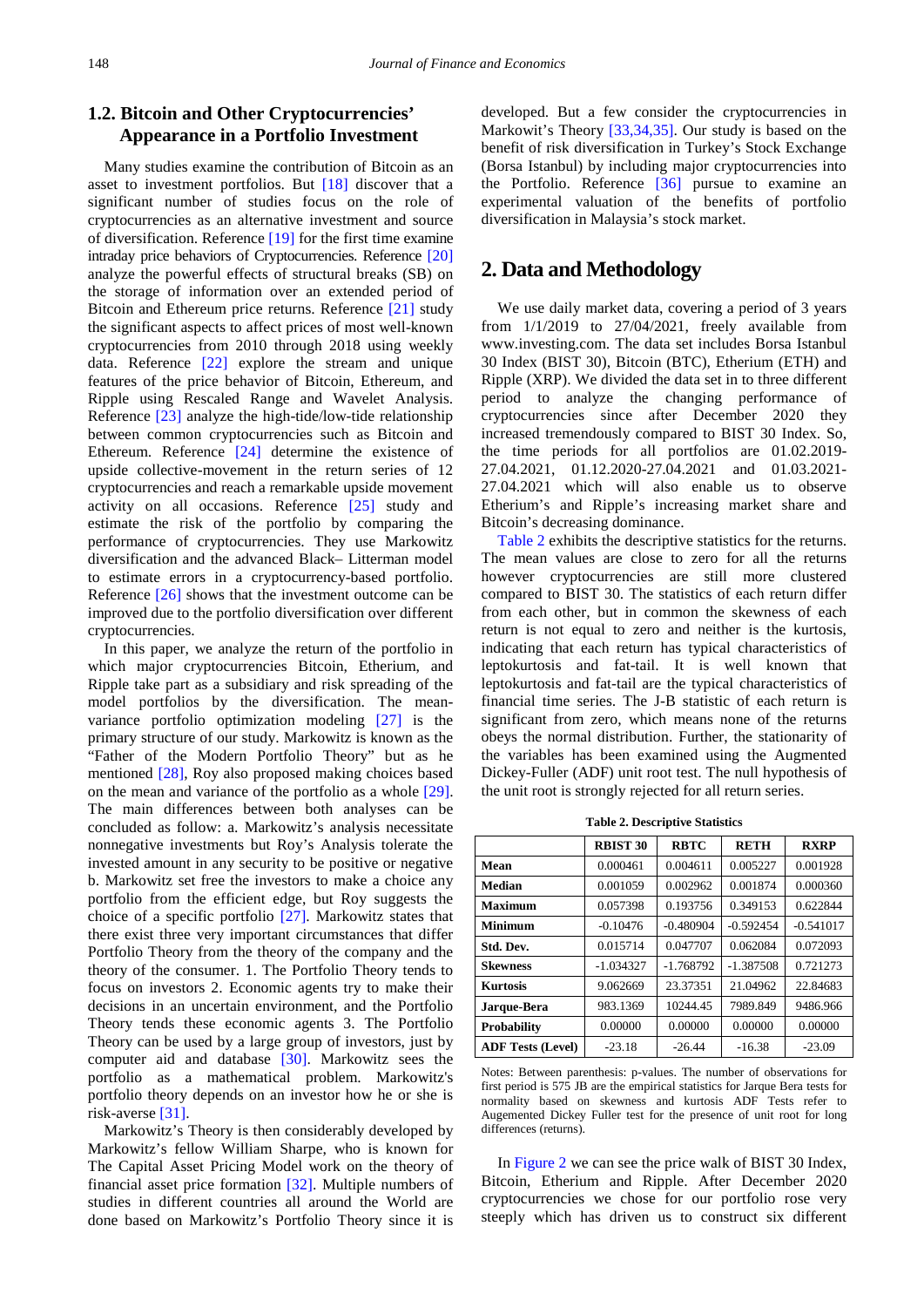portfolios in three different time zones. This rolling window approach will enable us to understand the changing performance of cryptocurrencies among themselves as well. As a result, we will see that high volatile nature of these crypto-assets requires more frequent re-optimizations for portfolio managers to catch the ultimate optimal portfolio reflecting the recent dynamics of crypto markets.

<span id="page-3-0"></span>

**Figure 2.** Daily Price Graphs of BIST 30, Bitcoin, Etherium and Ripple

In our attempt to address and quantify portfolio effects in the crypto-asset universe we rely on the traditional mean variance portfolio selection framework as proposed by Markowitz [\[27\].](#page-8-5)

As a starting point for mean-variance optimization, we calculate daily log-returns  $r_{it}$  for CC i at time t, derived from close prices *P* according to

$$
R_{it} = \ln(P_t) - \ln(P_{t-1})\tag{1}
$$

Markowitz portfolio theory enables us to analyze how good a given portfolio is based on only the means and the variance of the returns of the assets contained in the portfolio which requires an investor is supposed to be risk averse. In this context let us consider a portfolio with n different assets where asset number i will give the return Ri where mean, and variance will be represented with  $\mu_i$  and  $\sigma_i^2$ . The covariance between R<sub>i</sub> and R<sub>j</sub> Finally  $x_i$ will represent the portion of the value of the portfolio invested in asset *i*. If R is the return of the whole portfolio:

$$
\mu = E[R] = \sum_{i=1}^{n} \mu_i x_i \tag{2}
$$

$$
\sigma^2 = Var[R] = \sum_{i=1}^{n} \sum_{j=1}^{n} \sigma_{i,j} x_i x_j \tag{3}
$$

$$
\sum_{i=1}^{n} x_i = 1\tag{4}
$$

For different choices of  $x_1$ , ...,  $x_n$  the investor will get different combinations of  $\mu$  and  $\sigma^2$ . However, since short sales is not allowed in Markowitz framework, we need one more condition which is:

$$
x_i \ge 0, i = 1, 2, ..., n \tag{5}
$$

Condition (4) states that only long positions are allowed.

### **3. Results and Discussion**

Since an investor wants a high profit and a small risk, he/she wants to maximize  $\mu$  and minimize  $\sigma$ 2 and therefore he/she should choose a portfolio which gives a (σ2, µ) combination in the efficient set. We settled three major objective function as;

- Maximizing Sharpe Ratio
- Maximizing portfolio annual return
- Minimizing portfolio annual volatility (standard deviation)

Furthermore, we settled various constraints for maximization objectives since the high returns of cryptocurrencies crowd-out the BIST 30 index in the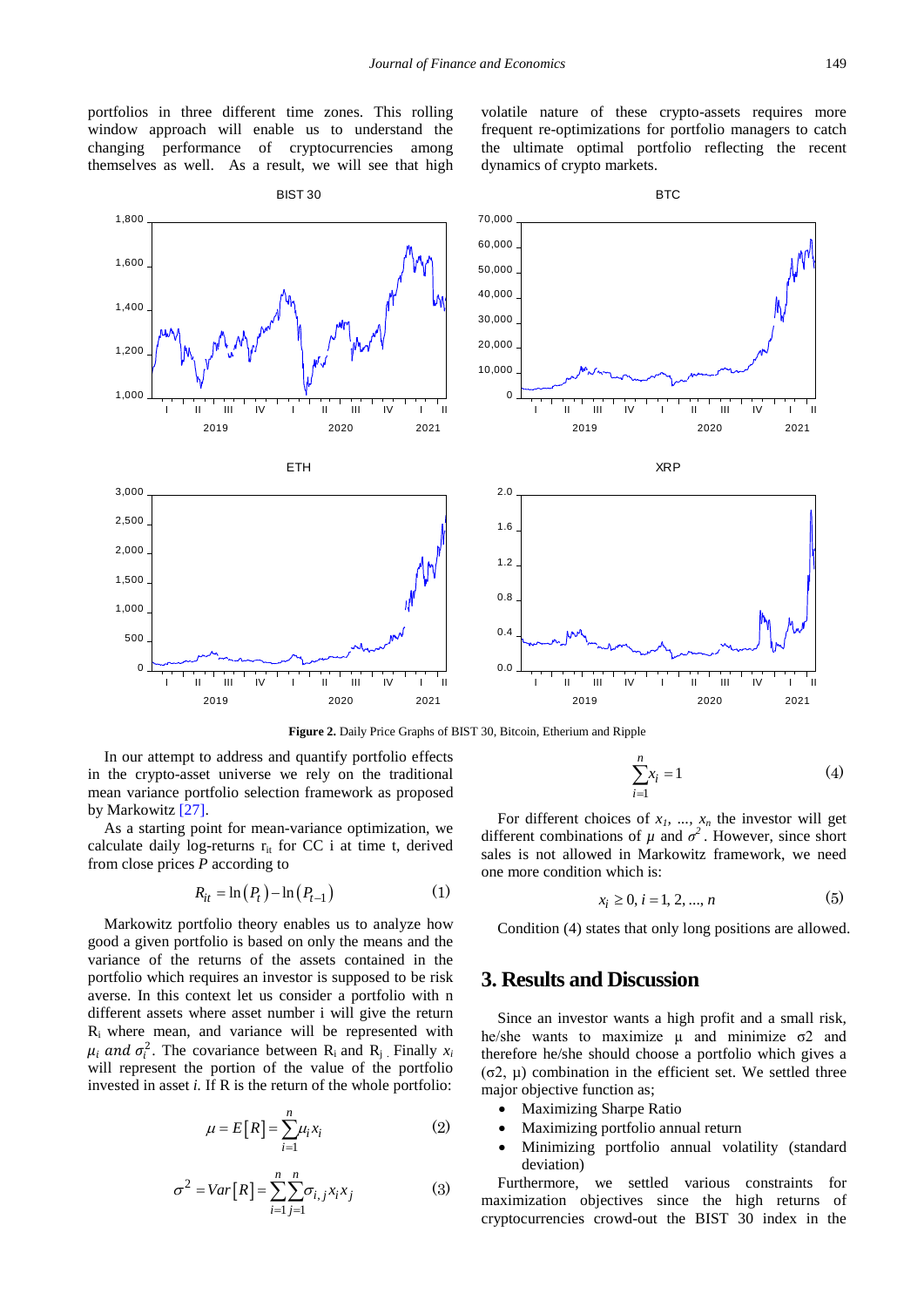portfolios without any weight constraints while we also included constraints for minimization problem as well to avoid crowding out the cryptocurrencies. In this context for three major cases, we composed 18 different portfolios for three different time periods with various constraints.

[Table 3-](#page-4-0) Panel A represents the results for a set of portfolios without any extra constraints with an objective function to maximize Sharpe ratios of the portfolios. Since compared to BIST 30 Index, the return of cryptocurrencies is 9.6x, 1.1x and 0.4x time more for Bitcoin, Etherium and Ripple respectively without any constraint, fund managers do not include any portion of BIST 30 to the portfolios in any three periods to maximize Sharpe ratio.

However, the portion of Bitcoin, Etherium and Ripple vary due to the sub periods as in 2021 Etherium and Ripple gain power against Bitcoin. Between 01.02.2019 and 27.04.2021 the optimal weights are calculated as 0% BIST 30, 81% Bitcoin, 19% Etherium and 0% Ripple for Sharpe ratio maximization while between 01.03.2021 and 27.04.2021 these weights change to 0% BIST 30, 0% Bitcoin, 74% Etherium and 26% Ripple. Yet adding another constraint such as telling the fund manager that the costumer wants to include at least 30% of BIST 30 in his/her portfolio than the weights for Sharpe maximization becomes 30% BIST 30, 56% Bitcoin, 14% Etherium and 0% Ripple between 01.02.2019 and 27.04.2021; 30% BIST 30, 0% Bitcoin, 48% Etherium and 22% Ripple between 01.03.2021 and 27.04.2021. Fund manager puts money no more than the minimum requirement to BIST 30 which is also consistent with previous findings. (Panel B).

[Table 4-](#page-5-0)Panel A represents the results for a set of portfolios without any extra constraints with an objective function to maximize only return of the portfolios. Between 01.02.2019 and 27.04.2021 the optimal weights are calculated as 0% BIST 30, 0% Bitcoin, 100% Etherium and 0% Ripple for return maximization while between 01.03.2021 and 27.04.2021 these weights change to 0% BIST 30, 0% Bitcoin, 0% Etherium and 100% Ripple.

Yet again adding another constraint such as telling the fund manager that the costumer wants to include at least 30% of BIST 30 in his/her portfolio than the weights for return maximization becomes 30% BIST 30, 0% Bitcoin, 70% Etherium and 0% Ripple between 01.02.2019 and 27.04.2021 and 30% BIST 30, 0% Bitcoin, 40% Etherium and 70% Ripple between 01.03.2021 and 27.04.2021. Fund manager puts money no more than the minimum requirement to BIST 30 which is also consistent with previous findings (Panel B).

**Case 1**

<span id="page-4-0"></span>

|                          |                       |            | Panel A: Objective: Maximize Sharpe ratio, Constraint: No constraint                 |                       |            |                          |                       |                   |
|--------------------------|-----------------------|------------|--------------------------------------------------------------------------------------|-----------------------|------------|--------------------------|-----------------------|-------------------|
|                          | 01.02.2019-27.04.2021 |            | 01.12.2020-27.04.2021                                                                |                       |            | 01.03.2021-27.04.2021    |                       |                   |
| <b>Portfolio Weights</b> |                       |            | <b>Portfolio Weights</b>                                                             |                       |            | <b>Portfolio Weights</b> |                       |                   |
| <b>RBIST30</b>           | 0%                    |            | <b>RBIST30</b>                                                                       | 0%                    |            | <b>RBIST30</b>           | 0%                    |                   |
| <b>RBTC</b>              | 81%                   |            | <b>RBTC</b>                                                                          | 41%                   |            | <b>RBTC</b>              | 0%                    |                   |
| <b>RETH</b>              | 19%                   |            | <b>RETH</b>                                                                          | 59%                   |            | <b>RETH</b>              | 74%                   |                   |
| <b>RXRP</b>              | $0\%$                 |            | <b>RXRP</b>                                                                          | 0%                    |            | <b>RXRP</b>              | 26%                   |                   |
|                          | 100%                  |            |                                                                                      | 100%                  |            |                          | 100%                  |                   |
|                          |                       |            |                                                                                      |                       |            |                          |                       |                   |
|                          | <b>Daily</b>          | Annualized |                                                                                      | <b>Daily</b>          | Annualized |                          | <b>Daily</b>          | <b>Annualized</b> |
| Return                   | 0.46%                 | 169%       | Return                                                                               | 1.32%                 | 481%       | Return                   | 1.86%                 | 678%              |
| Variance                 | 0.24%                 |            | Variance                                                                             | 0.34%                 |            | Variance                 | 0.33%                 |                   |
| Std. Dev                 | 4.90%                 | 94%        | Std. Dev                                                                             | 5.80%                 | 111%       | Std. Dev                 | 5.78%                 | 110%              |
|                          |                       |            |                                                                                      |                       |            |                          |                       |                   |
| Risk-free rate           | 19%                   |            | Risk-free rate                                                                       | 19%                   |            | Risk-free rate           | 19%                   |                   |
|                          |                       |            |                                                                                      |                       |            |                          |                       |                   |
| Sharpe Ratio             | 1.60                  |            | Sharpe Ratio                                                                         | 4.17                  |            | Sharpe Ratio             | 5.97                  |                   |
|                          |                       |            | Panel B: Objective: Maximize Sharpe ratio, Constraint: Minimum %30 share for BIST 30 |                       |            |                          |                       |                   |
|                          | 01.02.2019-27.04.2021 |            |                                                                                      | 01.12.2020-27.04.2021 |            |                          | 01.03.2021-27.04.2021 |                   |
| <b>Portfolio Weights</b> |                       |            | <b>Portfolio Weights</b>                                                             |                       |            | <b>Portfolio Weights</b> |                       |                   |
| RBIST30                  | 30%                   |            | <b>RBIST30</b>                                                                       | 30%                   |            | RBIST30                  | 30%                   |                   |
| <b>RBTC</b>              | 56%                   |            | <b>RBTC</b>                                                                          | 25%                   |            | <b>RBTC</b>              | 0%                    |                   |
| <b>RETH</b>              | 14%                   |            | <b>RETH</b>                                                                          | 45%                   |            | <b>RETH</b>              | 48%                   |                   |
| <b>RXRP</b>              | $0\%$                 |            | <b>RXRP</b>                                                                          | 0%                    |            | <b>RXRP</b>              | 22%                   |                   |
|                          | 100%                  |            |                                                                                      | 100%                  |            |                          | 100%                  |                   |
|                          |                       |            |                                                                                      |                       |            |                          |                       |                   |
|                          | <b>Daily</b>          | Annualized |                                                                                      | <b>Daily</b>          | Annualized |                          | <b>Daily</b>          | <b>Annualized</b> |
| Return                   | 0.34%                 | 123%       | Return                                                                               | 0.95%                 | 348%       | Return                   | 1.31%                 | 477%              |
| Variance                 | 0.12%                 |            | Variance                                                                             | 0.19%                 |            | Variance                 | 0.19%                 |                   |
| Std. Dev                 | 3.53%                 | 67%        | Std. Dev                                                                             | 4.33%                 | 83%        | Std. Dev                 | 4.34%                 | 83%               |
|                          |                       |            |                                                                                      |                       |            |                          |                       |                   |
| Risk-free rate           | 19%                   |            | Risk-free rate                                                                       | 19%                   |            | Risk-free rate           | 19%                   |                   |
|                          |                       |            |                                                                                      |                       |            |                          |                       |                   |
| Sharpe Ratio             | 1.55                  |            | Sharpe Ratio                                                                         | 3.98                  |            | Sharpe Ratio             | 5.52                  |                   |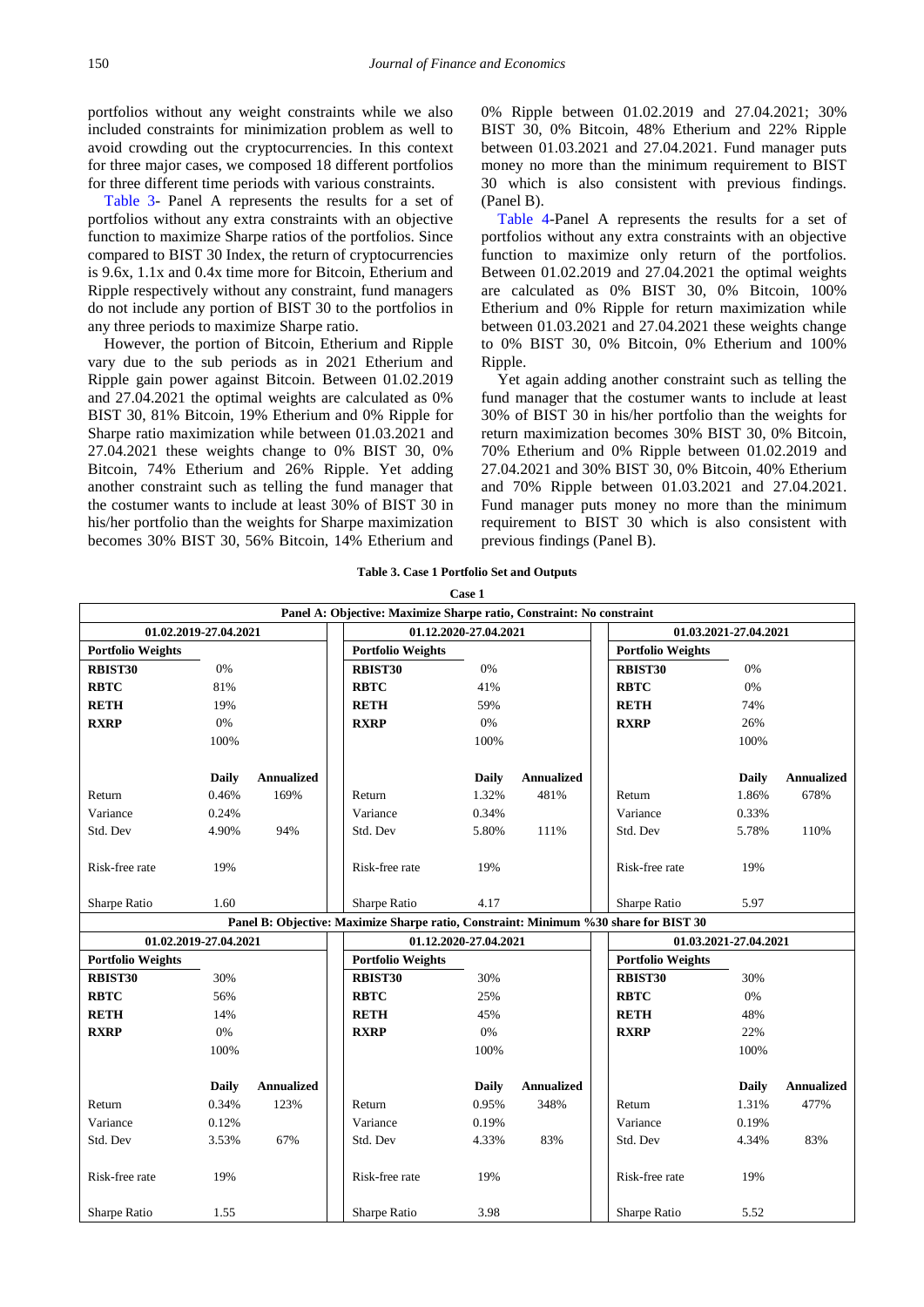<span id="page-5-0"></span>

|                          |              |                   |  | Panel A: Objective: maximize return, Constraint: No constraint                 |              |                   |                          |              |                   |
|--------------------------|--------------|-------------------|--|--------------------------------------------------------------------------------|--------------|-------------------|--------------------------|--------------|-------------------|
| 01.02.2019-27.04.2021    |              |                   |  | 01.12.2020-27.04.2021                                                          |              |                   | 01.03.2021-27.04.2021    |              |                   |
| <b>Portfolio Weights</b> |              |                   |  | <b>Portfolio Weights</b>                                                       |              |                   | <b>Portfolio Weights</b> |              |                   |
| <b>RBIST30</b>           | $0\%$        |                   |  | RBIST30                                                                        | $0\%$        |                   | RBIST30                  | $0\%$        |                   |
| <b>RBTC</b>              | 0%           |                   |  | <b>RBTC</b>                                                                    | $0\%$        |                   | <b>RBTC</b>              | 0%           |                   |
| <b>RETH</b>              | 100%         |                   |  | <b>RETH</b>                                                                    | 100%         |                   | <b>RETH</b>              | 0%           |                   |
| <b>RXRP</b>              | 0%           |                   |  | <b>RXRP</b>                                                                    | 0%           |                   | <b>RXRP</b>              | 100%         |                   |
|                          | 100%         |                   |  |                                                                                | 100%         |                   |                          | 100%         |                   |
|                          |              |                   |  |                                                                                |              |                   |                          |              |                   |
|                          | <b>Daily</b> | <b>Annualized</b> |  |                                                                                | <b>Daily</b> | <b>Annualized</b> |                          | <b>Daily</b> | <b>Annualized</b> |
| Return                   | 0.51%        | 188%              |  | Return                                                                         | 1.55%        | 565%              | Return                   | 2.89%        | 1056%             |
| Variance                 | 0.39%        |                   |  | Variance                                                                       | 0.51%        |                   | Variance                 | 1.41%        |                   |
| Std. Dev                 | 6.21%        | 119%              |  | Std. Dev                                                                       | 7.11%        | 136%              | Std. Dev                 | 11.87%       | 227%              |
| Risk-free rate           | 19%          |                   |  | Risk-free rate                                                                 | 19%          |                   | Risk-free rate           | 19%          |                   |
| Sharpe Ratio             | 1.42         |                   |  | Sharpe Ratio                                                                   | 4.02         |                   | Sharpe Ratio             | 4.58         |                   |
|                          |              |                   |  | Panel B: Objective: maximize return, Constraint: Minimum %30 share for BIST 30 |              |                   |                          |              |                   |
| 01.02.2019-27.04.2021    |              |                   |  | 01.12.2020-27.04.2021                                                          |              |                   | 01.03.2021-27.04.2021    |              |                   |
| <b>Portfolio Weights</b> |              |                   |  | <b>Portfolio Weights</b>                                                       |              |                   | <b>Portfolio Weights</b> |              |                   |
| RBIST30                  | 30%          |                   |  | RBIST30                                                                        | 30%          |                   | RBIST30                  | 30%          |                   |
| <b>RBTC</b>              | 0%           |                   |  | <b>RBTC</b>                                                                    | $0\%$        |                   | <b>RBTC</b>              | 0%           |                   |
| <b>RETH</b>              | 70%          |                   |  | <b>RETH</b>                                                                    | 70%          |                   | <b>RETH</b>              | 0%           |                   |
| <b>RXRP</b>              | 0%           |                   |  | <b>RXRP</b>                                                                    | 0%           |                   | <b>RXRP</b>              | 70%          |                   |
|                          | 100%         |                   |  |                                                                                | 100%         |                   |                          | 100%         |                   |
|                          |              |                   |  |                                                                                |              |                   |                          |              |                   |
|                          | <b>Daily</b> | <b>Annualized</b> |  |                                                                                | <b>Daily</b> | <b>Annualized</b> |                          | <b>Daily</b> | <b>Annualized</b> |
| Return                   | 0.37%        | 137%              |  | Return                                                                         | 1.09%        | 398%              | Return                   | 1.98%        | 722%              |
| Variance                 | 0.20%        |                   |  | Variance                                                                       | 0.26%        |                   | Variance                 | 0.68%        |                   |
| Std. Dev                 | 4.43%        | 85%               |  | Std. Dev                                                                       | 5.11%        | 98%               | Std. Dev                 | 8.25%        | 158%              |
| Risk-free rate           | 19%          |                   |  | Risk-free rate                                                                 | 19%          |                   | Risk-free rate           | 19%          |                   |
| Sharpe Ratio             | 1.39         |                   |  | Sharpe Ratio                                                                   | 3.88         |                   | Sharpe Ratio             | 4.46         |                   |

[Table 5-](#page-6-0)Panel A represents the results for a set of portfolios without any extra constraints with an objective function to minimizing risk of the portfolios. Between 01.02.2019 and 27.04.2021 the optimal weights are calculated as 93% BIST 30, 4% Bitcoin, 0% Etherium and 3% Ripple for return maximization while between 01.03.2021 and 27.04.2021 these weights change to 94% BIST 30, 0% Bitcoin, 2% Etherium and 5% Ripple.

Yet again adding another constraint such as telling the fund manager that the costumer wants to include at least 10% of all three crypto currencies in his/her portfolio than the weights for return maximization becomes 70% BIST 30, 10% Bitcoin, 10% Etherium and 10% Ripple between 01.02.2019 and 27.04.2021 which is the same for 01.03.2021 and 27.04.2021. Fund manager puts money no more than the minimum requirement to all three crypto currencies (Panel B). Consequently, without any specific constraint we can conclude that for either maximization or minimization problems.

Markowitz model has a tendency totally crowds out whether cryptocurrency or BIST 30 index based on the objective function. [Figure 3](#page-6-1) exhibits the efficient frontier of possible portfolios without any constraints with the perspective of Markowitz Portfolio Theory. Since the investor is supposed to be risk averse the frontier depends on the targeted revenues with an objection function of risk minimization and no asset weight constraints.

[Figure 3](#page-6-1) represents the period between 01.02.2019 and 27.04.2021 and Case 3 Panel A situation without minimum requirement cryptocurrency. In [Figure 4](#page-7-19) we can observe that as the targeted revenue increase the portion of the cryptocurrency included to the portfolio also increases. In this case although the investor is defined as a risk-averse profile if you want to increase your target revenue with a portfolio composed of BIST 30, Bitcoin, Etherium and Ripple you must increase their share in the portfolio.

Of course, these portions will be adjusted and most probably there will be a shift between Bitcoin, Etherium and Ripple based on our preliminary results in [Table 3,](#page-4-0) [Table 4](#page-5-0) and [Table 5.](#page-6-0) We did not perform this exercise since the result is obvious.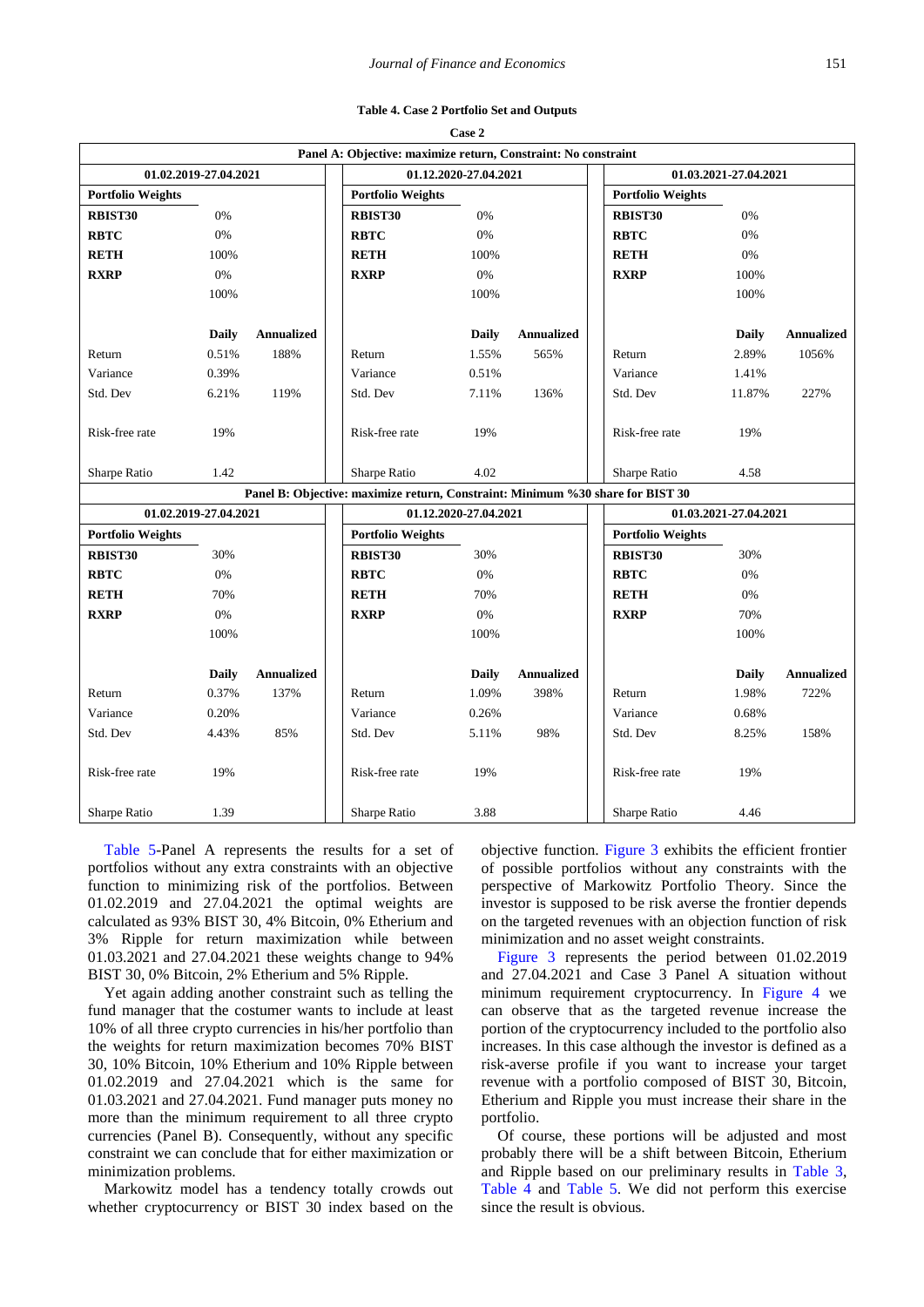| Table 5. Case 3 Portfolio Set and Outputs |  |
|-------------------------------------------|--|
|-------------------------------------------|--|

<span id="page-6-0"></span>

|                          |                       |                   |                                                                                                                      | Case 3                |                   |                          |                       |                   |  |  |
|--------------------------|-----------------------|-------------------|----------------------------------------------------------------------------------------------------------------------|-----------------------|-------------------|--------------------------|-----------------------|-------------------|--|--|
|                          |                       |                   | Panel A: Objective: minimize volatility, Constraint: No constraint                                                   |                       |                   |                          |                       |                   |  |  |
|                          | 01.02.2019-27.04.2021 |                   |                                                                                                                      | 01.12.2020-27.04.2021 |                   |                          | 01.03.2021-27.04.2021 |                   |  |  |
| <b>Portfolio Weights</b> |                       |                   | <b>Portfolio Weights</b>                                                                                             |                       |                   | <b>Portfolio Weights</b> |                       |                   |  |  |
| RBIST30                  | 93%                   |                   | <b>RBIST30</b>                                                                                                       | 98%                   |                   | RBIST30                  | 94%                   |                   |  |  |
| <b>RBTC</b>              | 4%                    |                   | <b>RBTC</b>                                                                                                          | 0%                    |                   | <b>RBTC</b>              | 2%                    |                   |  |  |
| <b>RETH</b>              | 0%                    |                   | <b>RETH</b>                                                                                                          | 0%                    |                   | <b>RETH</b>              | 0%                    |                   |  |  |
| <b>RXRP</b>              | 3%                    |                   | <b>RXRP</b>                                                                                                          | 2%                    |                   | <b>RXRP</b>              | 5%                    |                   |  |  |
|                          | 100%                  |                   |                                                                                                                      | 100%                  |                   |                          | 100%                  |                   |  |  |
|                          | <b>Daily</b>          | <b>Annualized</b> |                                                                                                                      | Daily                 | <b>Annualized</b> |                          | <b>Daily</b>          | <b>Annualized</b> |  |  |
| Return                   | 0.07%                 | 25%               | Return                                                                                                               | 0.04%                 | 15%               | Return                   | $-0.01%$              | $-2%$             |  |  |
| Variance                 | 0.02%                 |                   | Variance                                                                                                             | 0.02%                 |                   | Variance                 | 0.04%                 |                   |  |  |
| Std. Dev                 | 1.53%                 | 29%               | Std. Dev                                                                                                             | 1.57%                 | 30%               | Std. Dev                 | 1.97%                 | 38%               |  |  |
| Risk-free rate           | 19%                   |                   | Risk-free rate                                                                                                       | 19%                   |                   | Risk-free rate           | 19%                   |                   |  |  |
| Sharpe Ratio             | 0.19                  |                   | Sharpe Ratio                                                                                                         | $-0.13$               |                   | Sharpe Ratio             | $-0.57$               |                   |  |  |
|                          |                       |                   | Panel B: Objective: minimize volatility, Constraint: Minimum %10 share for BTC, %10 share for ETH, %10 share for XRP |                       |                   |                          |                       |                   |  |  |
|                          | 01.02.2019-27.04.2021 |                   |                                                                                                                      | 01.12.2020-27.04.2021 |                   |                          | 01.03.2021-27.04.2021 |                   |  |  |
| <b>Portfolio Weights</b> |                       |                   | <b>Portfolio Weights</b>                                                                                             |                       |                   | <b>Portfolio Weights</b> |                       |                   |  |  |
| RBIST30                  | 70%                   |                   | RBIST30                                                                                                              | 70%                   |                   | RBIST30                  | 70%                   |                   |  |  |
| <b>RBTC</b>              | 10%                   |                   | <b>RBTC</b>                                                                                                          | 10%                   |                   | <b>RBTC</b>              | 10%                   |                   |  |  |
| <b>RETH</b>              | 10%                   |                   | <b>RETH</b>                                                                                                          | 10%                   |                   | <b>RETH</b>              | 10%                   |                   |  |  |
| <b>RXRP</b>              | 10%                   |                   | <b>RXRP</b>                                                                                                          | 10%                   |                   | <b>RXRP</b>              | 10%                   |                   |  |  |
|                          | 100%                  |                   |                                                                                                                      | 100%                  |                   |                          | 100%                  |                   |  |  |
|                          | <b>Daily</b>          | <b>Annualized</b> |                                                                                                                      | Daily                 | <b>Annualized</b> |                          | Daily                 | <b>Annualized</b> |  |  |
| Return                   | 0.15%                 | 56%               | Return                                                                                                               | 0.34%                 | 125%              | Return                   | 0.37%                 | 135%              |  |  |
| Variance                 | 0.04%                 |                   | Variance                                                                                                             | 0.05%                 |                   | Variance                 | 0.05%                 |                   |  |  |
| Std. Dev                 | 2.02%                 | 39%               | Std. Dev                                                                                                             | 2.31%                 | 44%               | Std. Dev                 | 2.33%                 | 44%               |  |  |
| Risk-free rate           | 19%                   |                   | Risk-free rate                                                                                                       | 19%                   |                   | Risk-free rate           | 19%                   |                   |  |  |
| Sharpe Ratio             | 0.94                  |                   | Sharpe Ratio                                                                                                         | 2.40                  |                   | Sharpe Ratio             | 2.62                  |                   |  |  |

<span id="page-6-1"></span>

**Figure 3.** Efficient Frontier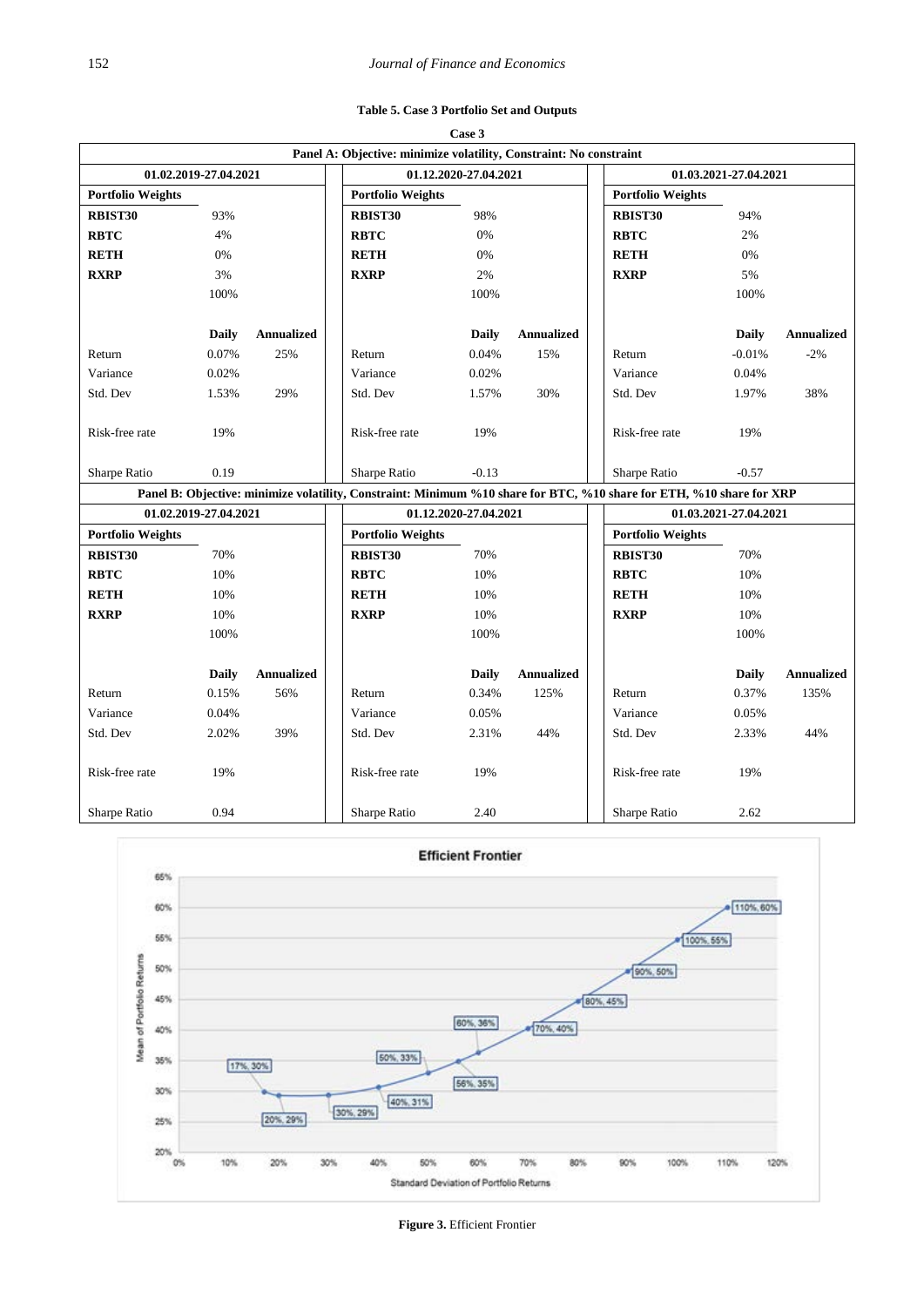<span id="page-7-19"></span>

**Figure 4.** Portfolio Asset Breakdowns for Targeted Revenues

# **4. Conclusion**

In this study we provide a pioneer study to understand the effects of diversified cryptocurrency investments to Turkish financial markets in a traditional Markowitz mean-variance framework. Although Markowitz model has limitations, we find this exercise useful to understand different characteristics of cryptocurrency assets and exchange indices. One weakness of Markowitz model is that the variance of a portfolio is not a complete measure of the risk taken by the investor. The model does not tell an investor which portfolio he/she can afford to buy if he/she is willing to take a certain high-level risk.

As a result, without any specific constraint for maximization or minimization problems Markowitz model totally crowds out whether cryptocurrency or BIST 30 index based on the objective function. In context, applying different constraints of mean-variance investments, our study identifies wide range of diversified portfolios to derive risk-adjusted outperformance. Our next attempt will cover alternative approaches to portfolio optimization for further research.

## **References**

- <span id="page-7-0"></span>[1] Yermack, David, "Is Bitcoin a real currency? An economic appraisal", *Handbook of digital currency*, pp. 31-43, 2015.
- <span id="page-7-1"></span>[2] Böhme, Rainer, Christin, Nicolas, Edelman, Benjamin, & Moore, Tyler, "Bitcoin: Economics, technology, and governance", *Journal of economic Perspectives,* 29(2), 213-238, 2015.
- <span id="page-7-2"></span>[3] Ram, Asheer Jaywant, "Bitcoin as a new asset class", *Meditari Accountancy Research,* 2019.
- <span id="page-7-3"></span>[4] Bouoiyour, Jamal, Selmi, Refk, Tiwari, Aviral Kumar, & Olayeni, Olaolu Richard, "What drives Bitcoin price", *Economics Bulletin*, 36(2), 843-850, 2016.
- [5] Glaser, Florian, Zimmermann, Kai, Haferkorn, Martin, Weber, Moritz Christian, & Siering, Michael, "Bitcoin-asset or currency? revealing users' hidden intentions. Revealing Users' Hidden Intentions", *ECIS*, April 15, 2014.
- <span id="page-7-4"></span>[6] Bouri, Elie, Lau, Chi Keung Marco, Lucey, Brian, & Roubaud, David, "Trading volume and the predictability of return and

volatility in the cryptocurrency market" *Finance Research Letters*, 29, 340-346, 2019.

- [7] Cheah, Eng-Tuck, & Fry, John, "Speculative bubbles in Bitcoin markets? An empirical investigation into the fundamental value of Bitcoin", Economics *Letters*, 130, 32-36, 2015.
- <span id="page-7-5"></span>[8] Nakamoto, Satoshi, "Bitcoin A peer-to-peer electronic cash system" , 2008, https://bitcoin.org/bitcoin.pdf.
- <span id="page-7-6"></span>[9] Baur, Dirk G, Hong, Kihoon, & Lee, Adrian D., "Bitcoin: Medium of exchange or speculative assets?" *Journal of International Financial Markets, Institutions and Money*, 54, 177-189, 2018.
- <span id="page-7-7"></span>[10] Parashar, Neha, & Rasiwala, Farida, "Bitcoin-Asset or Currency? User's Perspective About Cryptocurrencies", *IUP journal of Management Research*, 18(1), 2019.
- <span id="page-7-8"></span>[11] CoinMarketCap, All Cryptocurrencies, 2021.
- <span id="page-7-9"></span>[12] Shahzad, Syed Jawad Hussain, Bouri, Elie, Roubaud, David, Kristoufek, Ladislav, & Lucey, Brian, 1Is Bitcoin a better safehaven investment than gold and commodities?", *International Review of Financial Analysis*, 63, 322-330, 2019.
- <span id="page-7-10"></span>[13] Dyhrberg, Anne Haubo, "Hedging capabilities of bitcoin. Is it the virtual gold?", *Finance Research Letters*, 16, 139-144, 2016.
- <span id="page-7-12"></span>[14] Henriques, Irene, & Sadorsky, Perry, "Can bitcoin replace gold in an investment portfolio?", *Journal of Risk and Financial Management*, 11(3), 48, 2018.
- <span id="page-7-11"></span>[15] Klein, Tony, Thu, Hien Pham, & Walther, Thomas, "Bitcoin is not the New Gold–A comparison of volatility, correlation, and portfolio performance", *International Review of Financial Analysis*, 59, 105-116, 2018.
- <span id="page-7-13"></span>[16] Kwon, Ji Ho, "Tail behavior of Bitcoin, the dollar, gold and the stock market index", *Journal of International Financial Markets, Institutions and Money*, 67, 101202, 2020.
- <span id="page-7-14"></span>[17] Symitsi, Efthymia, & Chalvatzis, Konstantinos J, "The economic value of Bitcoin: A portfolio analysis of currencies, gold, oil and stocks", *Research in International Business and Finance*, 48, 97-110, 2019.
- <span id="page-7-15"></span>[18] Corbet, Shaen, Lucey, Brian, Urquhart, Andrew, & Yarovaya, Larisa, "Cryptocurrencies as a financial asset: A systematic analysis", *International Review of Financial Analysis*, 62, 182-199, 2019.
- <span id="page-7-16"></span>[19] Hu, Bill, McInish, Thomas, Miller, Jonathan, & Zeng, Li., "Intraday price behavior of cryptocurrencies", *Finance Research Letters*, 28, 337-342, 2019.
- <span id="page-7-17"></span>[20] Mensi, Walid, Al-Yahyaee, Khamis Hamed, & Kang, Sang Hoon, "Structural breaks and double long memory of cryptocurrency prices: A comparative analysis from Bitcoin and Ethereum". *Finance Research Letters*, 29, 222-230, 2019.
- <span id="page-7-18"></span>[21] Sovbetov, Yhlas, "Factors influencing cryptocurrency prices: Evidence from bitcoin, ethereum, dash, litcoin, and monero", *Journal of Economics and Financial Analysis*, 2(2), 1-27, 2018.